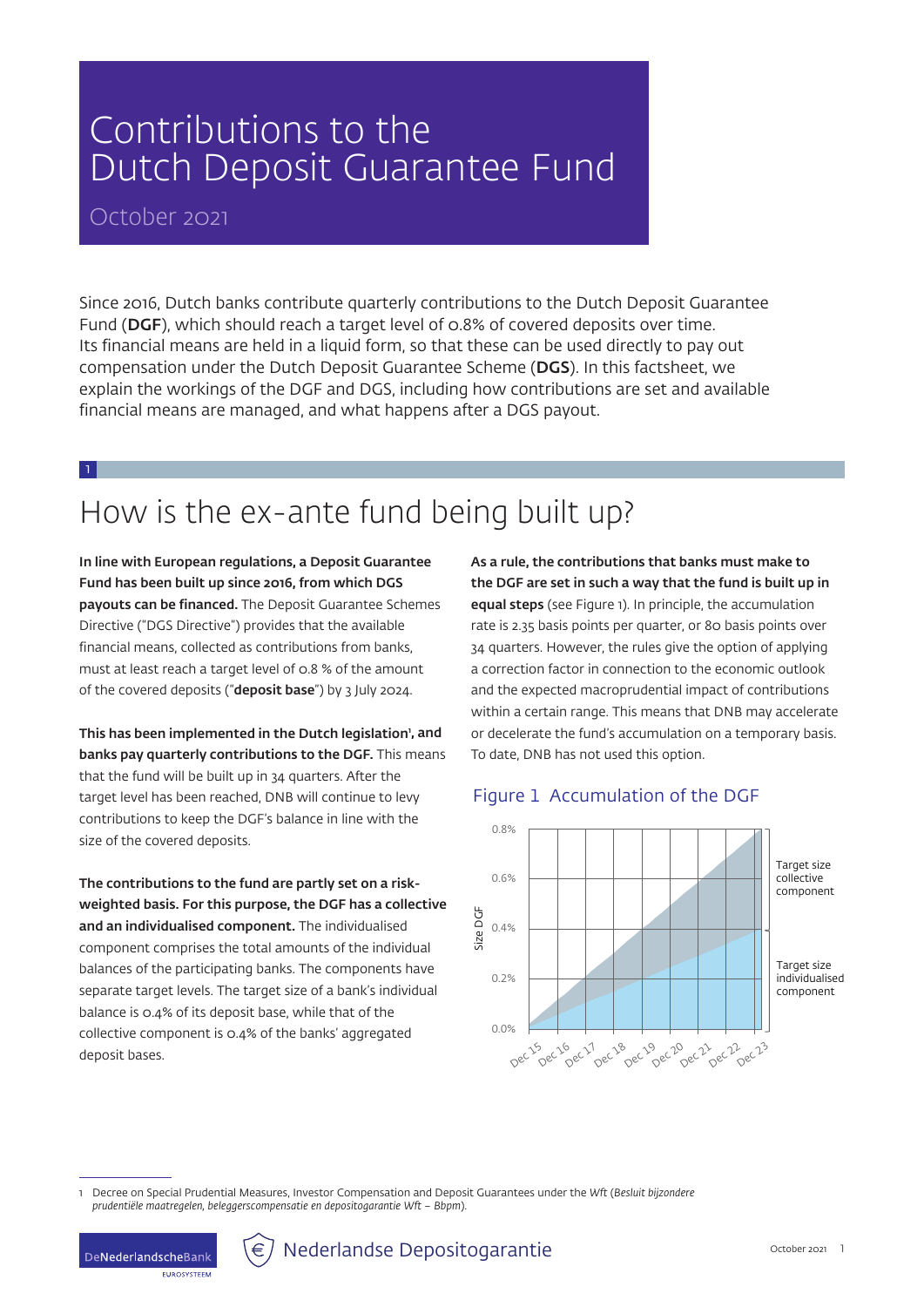# How does DNB set the banks' contributions to the fund?

DNB is responsible for setting the contributions, and each quarter DNB sends the banks decisions, containing the amount of the contribution and when the contributions are collected on behalf of the DGF. The contributions are calculated on the basis of formulas laid down in national legislation.2

2

A bank's contribution to the individualised component is based on a bank's deposit base and comprises a basic contribution and a supplementary contribution:

- The **basic contribution** is the amount that banks must contribute to build up  $1/34$ <sup>th</sup> of the target level (0.4%), based on its deposit base at the end of the previous quarter, which is the reference date.
- $\blacksquare$  The supplementary contribution is the amount that banks must contribute in addition if the balance accumulated until then (including imputed returns, see paragraph 4) falls short to what should have been built up on the basis of the current deposit base. This may be the case where the deposit base has increased since the previous contribution amount was set. The supplementary contribution is used to correct for the fact that contributions were not built up to reflect this increase over the entire previous period. Supplementary contributions cannot be below zero – contributions are not repaid if the deposit base has decreases.

A bank's contribution to the collective component is based on the deposit base of all banks taken together. Banks contribute to this on the basis of their individual risk profile, also in relation to those of the other banks. To this end, risk weighting percentages are established using risk indicators (see the [Deposit Guarantee Fund levies \(dnb.nl\)](https://www.dnb.nl/en/sector-information/deposit-guarantee-scheme/deposit-guarantee-scheme/deposit-guarantee-fund-levies/)). The contribution to the collective component consists of a risk-based contribution and a risk-based supplementation:

- $\blacksquare$  the risk-based contribution payable by a bank is determined by first calculating the amount that banks have to contribute to build up 1/34<sup>th</sup> of the target level for the collective component (0.4%), based on the deposit base at the end of the previous quarter. An individual bank's contribution depends on its share in the aggregate weighted covered deposits. A bank with a relatively high risk profile must contribute more.
- The risk-based supplementation is the amount that the bank has to pay extra in order to correct for the fact that the balance of the collective component accumulated so far is insufficient. Only those banks whose deposit base has increased since the previous contribution amount was set must pay a supplementary risk-based contribution. They contribute in proportion to their share in the risk-weighted deposit growth.

Banks will be charged contributions to the DGF as long as the target levels of the individualised and collective components have not been reached. This applies to the components separately, which means a bank may have reached the individualised component's target level while still having to pay a contribution for the collective component.

DNB sets the contributions based on the covered deposits reported by the banks in the previous quarter. First of all, DNB examines whether a bank's Single Customer View (SCV) file can serve as a basis for calculating contributions.3 If that is not the case, DNB determines the deposit base on the basis of the number of accounts and account balances reported by the bank in the quarterly DGS reports. Generally, this calculation results in contributions that are a few percentage points higher, because this approach does not take into account that an account holder may have multiple accounts.



<sup>2</sup> Annex B of the *Bbpm*.

<sup>3</sup> On the basis of a report of the bank's internal auditing department and an assurance report of the external auditor (ISAE 3402)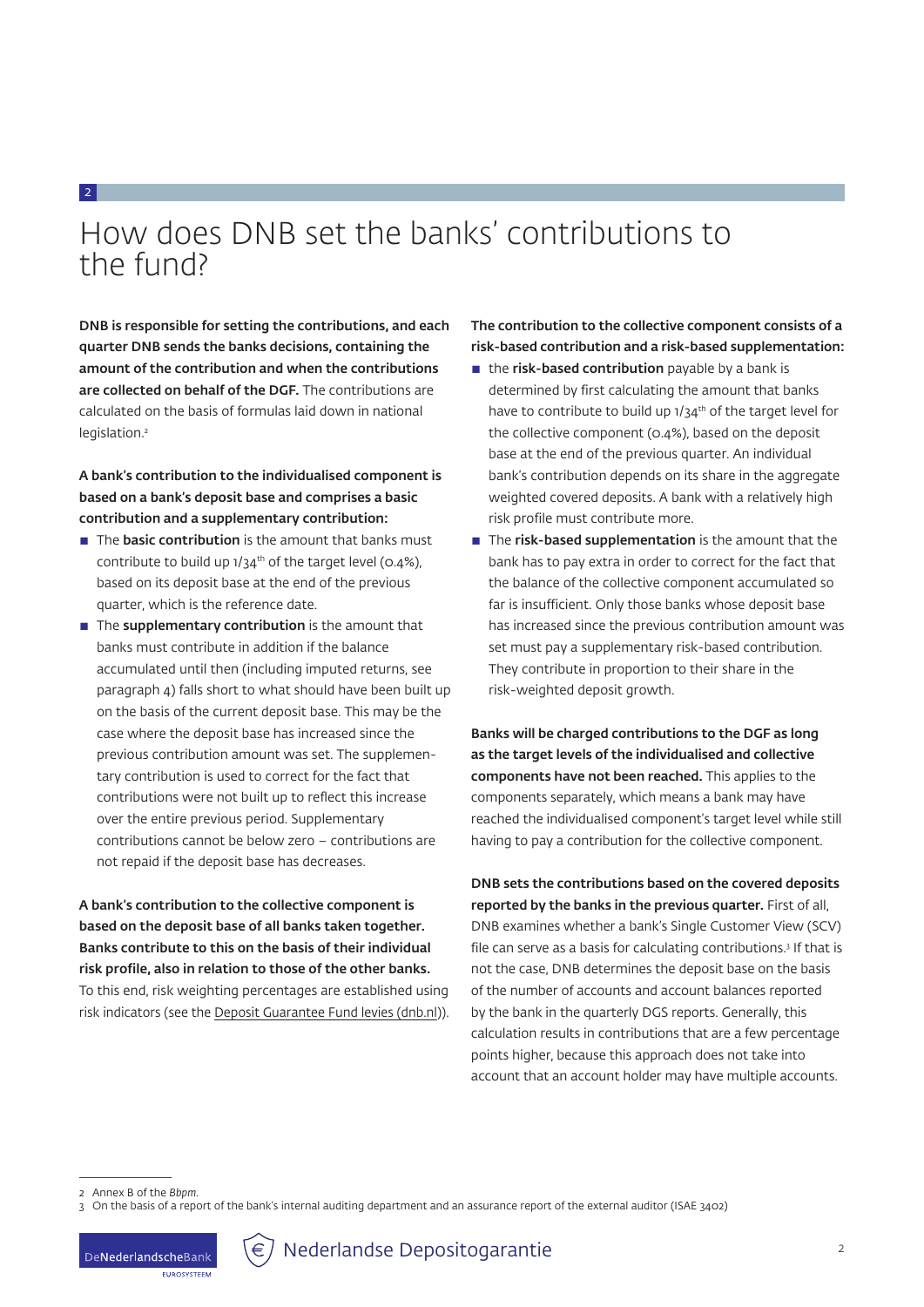## What happens to the accumulated balances in the event of bank changes?

Transfers of registered offices or other changes such as a transfer of deposits or conversions of foreign branches into subsidiaries may affect DGS coverage and the balance accumulated with the fund:

3

- When covered deposits are no longer covered by the Dutch DGS due to the transfer of registered offices to another EU Member State, they are covered by a DGS in that other Member State. In that case, the contributions paid to the Dutch DGF in the 12 months preceding the transfer will be transferred to the foreign DGS.<sup>4</sup> If part of the covered deposits are transferred, for example in the event of subsidiarisation of a foreign branch, contributions are transferred on a pro rata basis. The amount transferred is then charged to the individualised component of the bank concerned. If this should prove insufficient, the excess is provided from the collective component of the fund.
- $\blacksquare$  A new bank established in the Netherlands automatically joins the DGS and must then contribute to the fund. The same applies when a Dutch branch of a foreign bank is

converted into a subsidiary. In the case of an EU bank, the Dutch DGF will receive a part of the contributions the bank paid to the foreign DGS in the previous 12 months. This will then be taken into account in calculating the contributions. The amount transferred is added in part to the collective component and in part to the individualised component.

- When two banks participating in the Dutch DGS merge or when a bank joins a group of banks, the accumulated individualised components are added together. If a bank leaves a group of banks, the group's accumulated individualised component is distributed between the outgoing bank and the rest of the group pro rata to their deposit bases as at the most recent reference date<sup>5</sup>.
- In accordance with current regulations, when covered deposits are transferred between two banks participating in the Dutch DGS, the individualised component is not transferred.
- $\blacksquare$  The banks' obligations and the depositors' rights in the event of changes are set out in the Factsheet on DGS obligations in the event of bank mutations (forthcoming).

**ELIDOSVETEEM** 



<sup>4</sup> In accordance with Article 14(3) of the DGS Directive (see Section 29.20(1) of the *Bbpm*).

<sup>5</sup> Article 29.18 (2) of the *Bbpm*.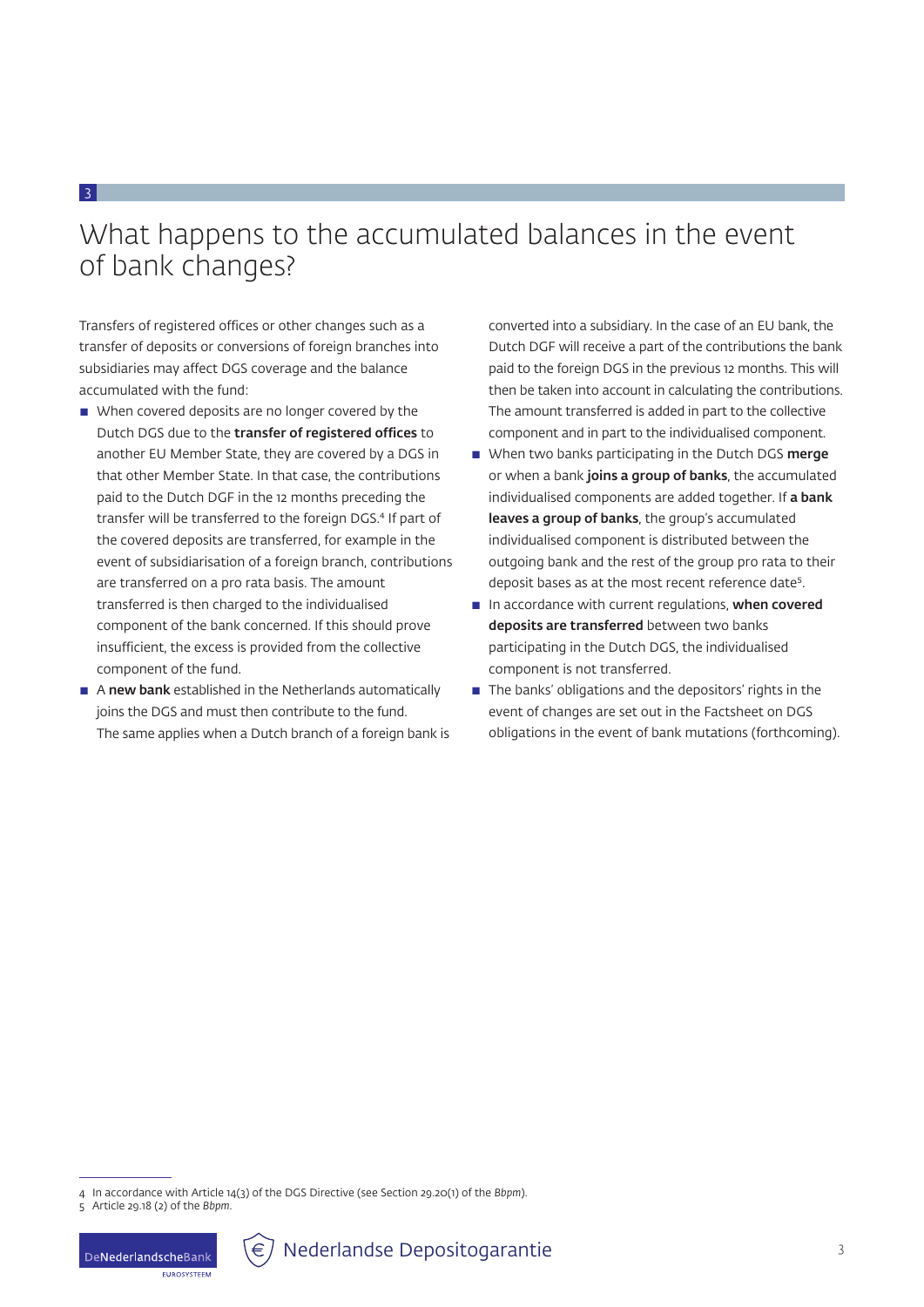## How does the DGF invest the available financial means, and how do returns affect the contributions levied?

The DGF's management board is responsible for managing the fund's financial means. It adopts the investment policy within the limits set by the government. The funds must be held in liquid form, to qualify as "available financial means" as referred to in the DGS Directive, which should reach a minimum target level of 0.8% of covered deposits by mid-2024 as required by the Directive.

In 2018, the Minister of Finance designated the DGF, established as a legal entity under public law, for participation in treasury banking. Accordingly, the DGF has held its available financial means in a current account with the Treasury since late 2018. Procedural arrangements were made with the Dutch State Treasury Agency to ensure that the DGF's available financial means are readily available when the DGS would be activated.

If a positive (or negative<sup>6</sup>) return is achieved, the DGF uses it to increase (or reduce) the collective component and the individual balances in the fund's individualised component. This is done in proportion to the size of the respective components at the time of the increase or reduction.

#### 5

4

### How are the contributions set following a DGS payout?  $x \sim 0.000$  x x  $\frac{1}{x}$

### If the DGF makes financial means available from the fund to pay compensation under the DGS, they will be charged successively to:

- a. the individual balance of the failing bank;
- b. the collective component;
- c. the individual balances of the other banks in the individualised component.

Please note that extraordinary contributions will be raised on an ex-post basis if the available financial means should prove insufficient. See the [Deposit Guarantee Fund levies \(dnb.nl\).](https://www.dnb.nl/en/sector-information/deposit-guarantee-scheme/deposit-guarantee-scheme/deposit-guarantee-fund-levies/)

#### Example

- The DGS is activated for bank A
- **First the amount employed is**  charged to Bank A's individual balance
- $\blacksquare$  Then it is charged to the collective balance of all participating banks
- $\blacksquare$  The rest is charged to the individual balances of the participating banks
- **Extraordinary contributions are**  raised if the fund's available financial means should prove insufficient



<sup>6</sup> This also applies to the expenses of the DGF (such as the expenses related tot a credit facility agreement which was concluded with a banking consortium for prefinancing DGS pay-outs).